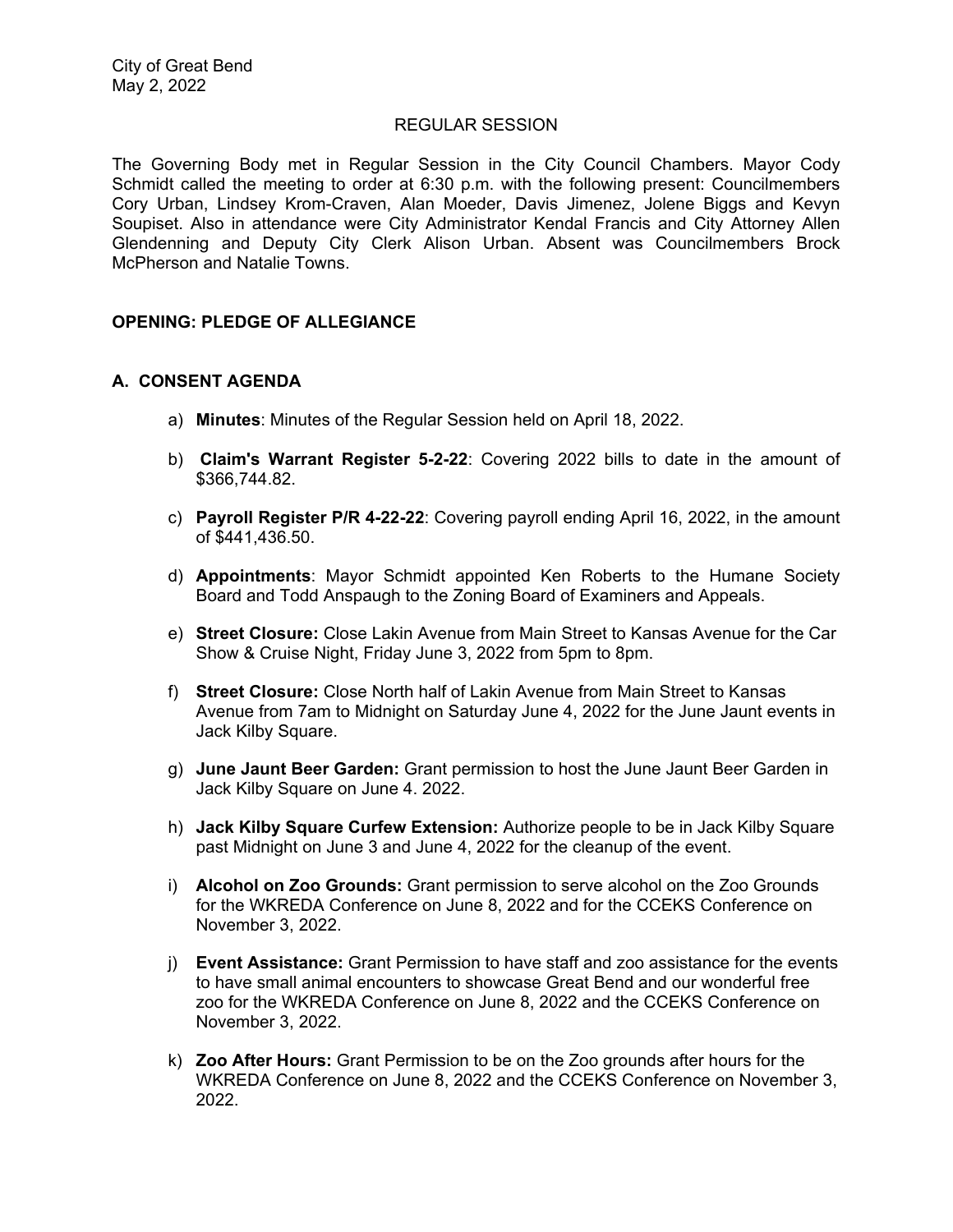- l) **Street Closure:** Close Lakin Avenue from Main to Kansas on June 17, 2022, from 12:00pm to 8:00pm to host the Rocky Mountain Race Week Welcome Event Downtown.
- m) **Agenda**: The Mayor amended the agenda to take off the Economic Development presentation by Sara Hayden.

Mr. Urban made a motion to approve the amended agenda. The motion was seconded by Mr. Moeder and passed with all voting in favor.

**B. OLD BUSINESS:** There was no old business.

## **C. RECOGNITION OF VISITORS AND ANNOUNCEMENTS**

 Arlen Werth, president of Sunflower Rod and Custom spoke to Council about adding a chair lift to the tower at the racetrack.

### **D. NEW BUSINESS**

- **1. Councilmember Reports**: There were no councilmember reports.
- **2. Administrators Update**: City Administrator Kendal Francis presented an update on what is happening within the City organization.
- **3. Public Hearing Request for 814 Monroe:** Code Enforcement Leo Espino reported that Logan Burns, Building Official, conducted a visual inspection of a house located on the property of 814 Monroe Street. During his inspection, Logan Burns noted that the south side of the structure had a large crack in the southwest corner approximately  $\frac{3}{4}$ " wide. The southeast side of the structure has begun to settle as there is separation from the sill plate and the foundation. The glass is broken out of the two windows that have been partially boarded up and the siding has fallen off the gable end. The rake fascia is weathered and rotted and is open to the elements. On the west side of the structure, the foundation has several large cracks in spots and appears to be settling. The siding has deteriorated on the south part of the structure where an addition appears to have been constructed at some point. All four windows on this face have broken glass and are partially boarded up. The roof has deteriorated and is ineffective at waterproofing the structure along with the fascia that has deteriorated and has left the eaves open to the elements. There is also a point on the addition where the top plate has rotted away leaving one rafter unsupported at its bearing location. The rafter tails seem to have been exposed to the weather for some time now. The north side of the structure does not seem to have as extensive of damage, but the windows are broken out as well on this side. The northeast corner looks to have some fascia damage where it is evident it is deteriorating. The east side of the structure shows the most damage. The roof line is clearly showing rafter damage where there are approximately six rafters that are no longer supporting the roof loads at the location of possibly a patio door. The shingles are in bad shape and are ineffective at waterproofing the structure. The siding is all deteriorating on this side as well the fascia. All the eaves look to be open to the elements as the fascia is gone. The windows all have broken glass and are partially boarded up. Mr. Urban made a motion to approve Resolution Number 050222-A, to set the public hearing. The motion was seconded by Mr. Soupiset and passed with all voting in favor.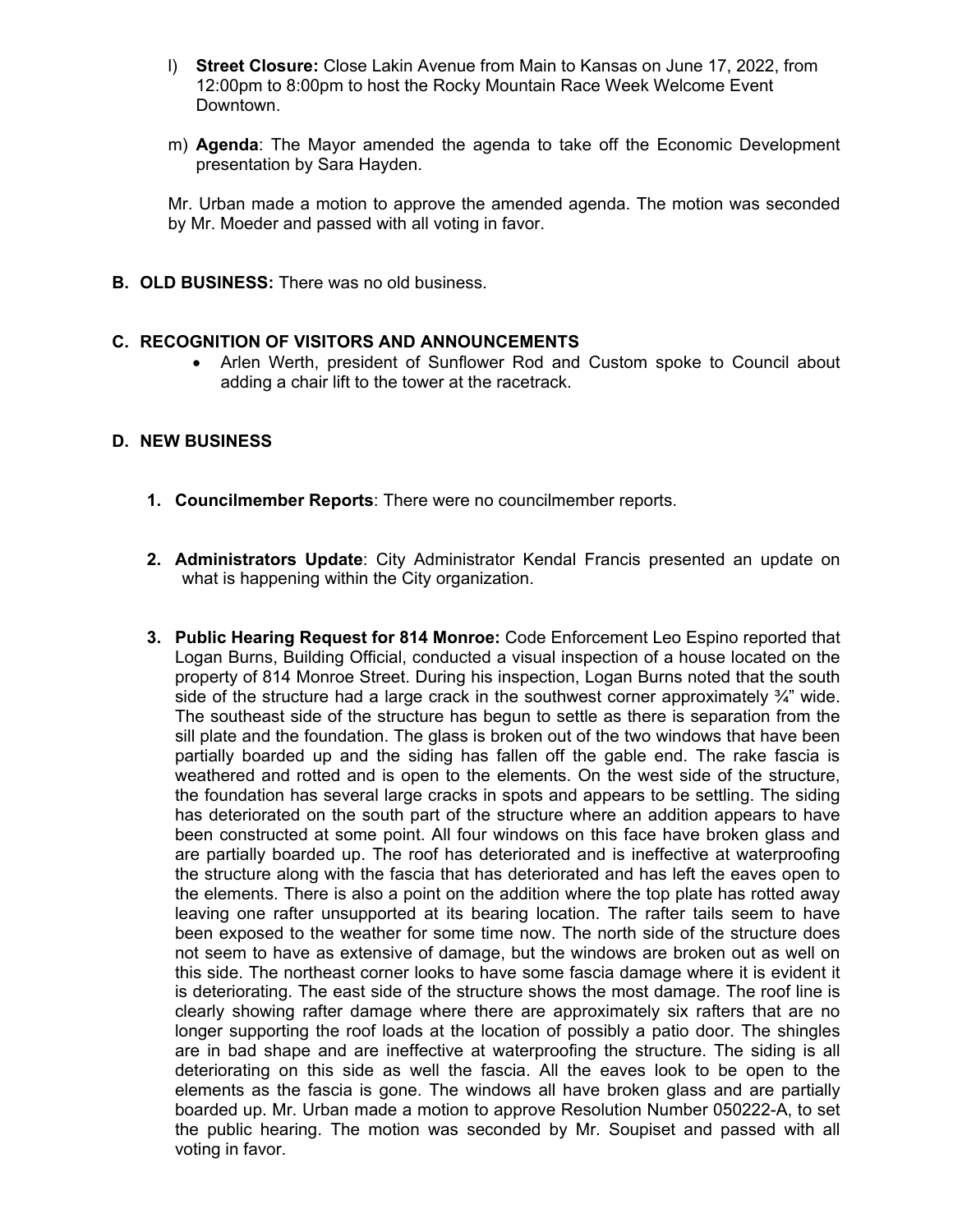- **4. Abatements**: Code Enforcement Leo Espino presented the following abatements:
	- **B. 805 Morton St**: There is trash and refuse on the property including, but not limited to: There are several rows of pallets in the backyard on the west side of the property that needs to be removed, located at 805 Morton St. constituting an unlawful accumulation. This real estate is subject of Resolution Number 050222- B.
	- **C. 1118 8th St:** There is trash and refuse on the property including, but not limited to: there are tires on the west side of the property that needs to be removed, located at 1118  $8<sup>th</sup>$  St. constituting an unlawful accumulation. This real estate is subject of Resolution Number 050222-C.
	- **D. 3511 Lakin Ave:** There is trash and refuse on the property including, but not limited to: There is a large tire in the backyard on the east side of the property that needs to be removed, located at 3511 Lakin Ave. constituting an unlawful accumulation. This real estate is subject of Resolution Number 050222-D.
	- **E.** 1417 11<sup>th</sup> St: There is trash and refuse on the property including, but not limited to: There is a pile of tree branches and other trash in the backyard near a shed located at  $1417$   $11<sup>th</sup>$  St. constituting an unlawful accumulation. This real estate is subject of Resolution Number 050222-E.
	- **F. 1427 21<sup>st</sup> St:** There is trash and refuse on the property including, but not limited to: There is lumber and other trash on the south side of the property near the alley laying on the ground that needs to be removed, located at  $1427$  21<sup>st</sup> St. constituting an unlawful accumulation. This real estate is subject of Resolution Number 050222-F.
	- **G. 2400 Broadway Ave**: There is trash and refuse on the property including, but not limited to: there is a stack of pallets in the backyard on the north side of property that needs to be removed, located at 2400 Broadway Ave. constituting an unlawful accumulation. This real estate is subject of Resolution Number 050222- G.
	- **H. 2405 31<sup>st</sup> St:** There is trash and refuse on the property including, but not limited to: There are tires on the west side of the property that needs to be removed, located at 2405 31<sup>st</sup> St. constituting an unlawful accumulation. This real estate is subject of Resolution Number 050222-H.
	- **I. 3301 Broadway Ave:** There is trash and refuse on the property including, but not limited to: There is trash near the garage in the front of the property. The fence is down in the backyard along with a tire that needs to be removed, located at 3301 Broadway Ave. constituting an unlawful accumulation. This real estate is subject of Resolution Number 050222-I.
	- **J. 2501 Lakin Ave:** There is trash and refuse on the property including, but not limited to: There is a tire, trash bags, old buckets and pallets in the backyard on the south side of the property that needs to be removed, located at 2501 Lakin Ave. constituting an unlawful accumulation. This real estate is subject of Resolution Number 050222-J.
	- **K. 2527 7th St:** There is trash and refuse on the property including, but not limited to: There are screen doors, hot water heaters, pallets, screen windows and other refuse in the backyard on the south side of the property that needs to be removed, located at 2527  $7<sup>th</sup>$  St. constituting an unlawful accumulation. This real estate is subject of Resolution Number 050222-K.

Mr. Soupiset made a motion to approve Resolution Numbers 050222B-K. The motion was seconded by Ms. Krom-Craven and passed with all voting in favor.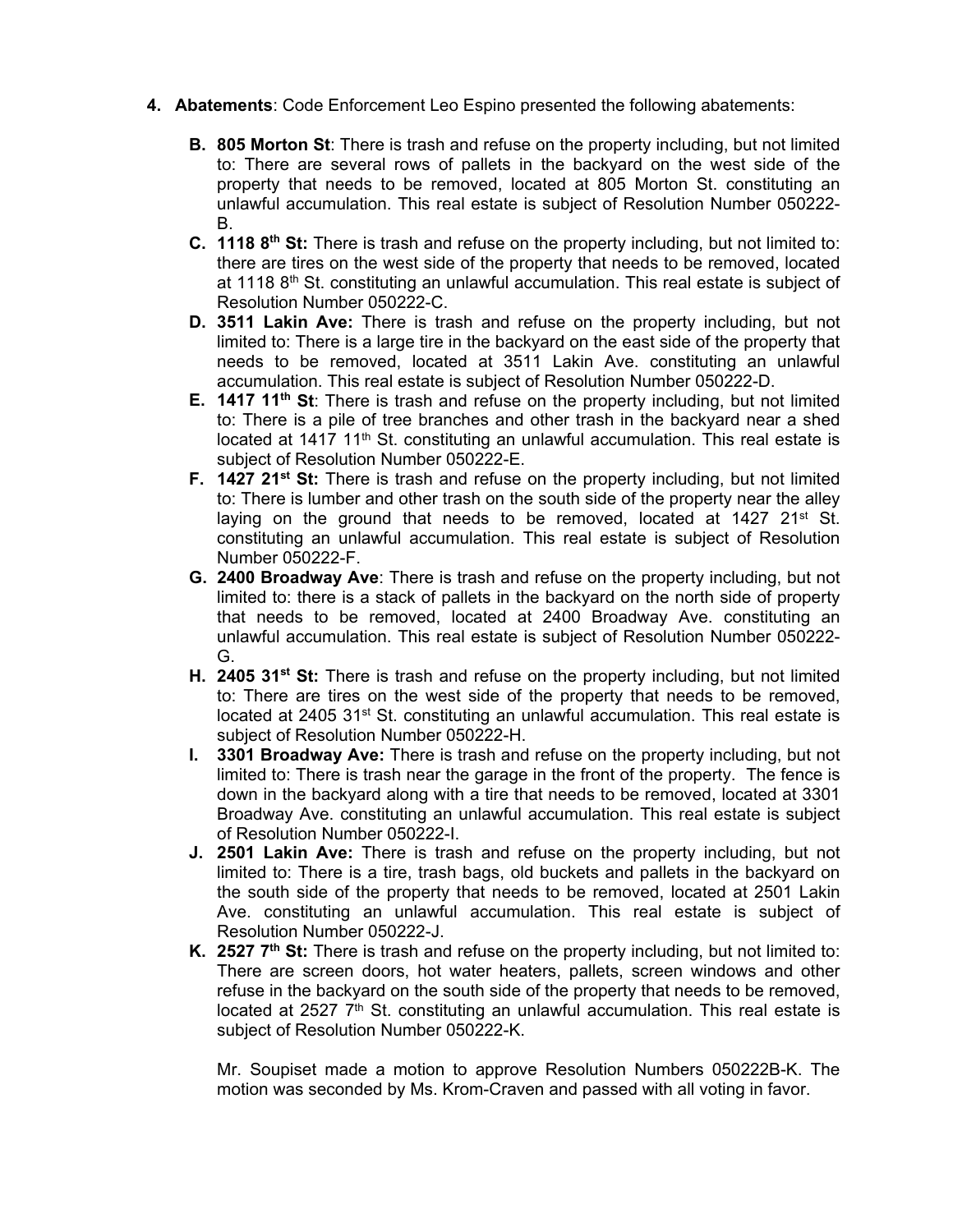- **5. Events Center Bathroom Remodel:** Building Official Logan Burns reported that the City of Great Bend put together drawings and specifications for the remodel of the front bathrooms at the Events Center. The remodel would match design and materials of the bathrooms in the back portion that had been remodeled in 2020. We held a pre-bid meeting at the Events Center on April 1, 2022, where several contractors showed up to look at the project and ask any questions. We gave a strict work schedule from July 31, 2022 to no later than September 3, 2022 when the Events Center would not be holding any events. Sealed bids were due to the City Clerk on April 15, 2022 and we received two bids. The first bid was disqualified for the submittal process required by our procurement policy. The second bid was given by Brentwood Builders in the amount of \$115,120.00. Ms. Biggs made a motion to approve the bid for \$115,120.00 from Brentwood Builders to remodel the bathrooms at the Events Center. The motion was seconded by Mr. Urban and passed by a vote of 5-0, with Mr. Moeder abstaining.
- **7. Crack Seal:** Public Works Director Jason Cauley reported that we have put out bids to do this year's crack sealing. Crack sealing is a maintenance item that helps seal cracks in the asphalt to prevent moisture from penetrating into the subbase and causing problems from potholes, freeze and thaw cycle issues, and damage to the subbase. Streets that we crack seal are the same streets that we request bids on for chip and seal. Circle C Paving, who previously crack sealed for the city in 2019, has turned in the low bid for \$92,000.00. Funding will come from the ¼ cent sales tax. Ms. Krom-Craven made a motion to approve the bid for \$92,000.00 from Circle C Paving. The motion was seconded by Mr. Moeder and passed with all voting in favor.
- **8. KDHE AMR Loan Ordinance:** City Administrator Kendal Francis reported that at our last meeting, the council approved finalizing documents for the Kansas Public Water Supply Loan Fund for the Automated Meter Reading system. The approval was made to authorize the Mayor to sign the loan agreement. However, the State requires the approval to be in ordinance form. Ms. Krom-Craven made a motion to approve Ordinance Number 4390, authorizing the execution of the loan agreement with KDHE. The motion was seconded by Mr. Soupiset and passed by a vote of 4-2, with Ms. Biggs and Mr. Moeder voting against.
- **9. Proposed Airport Letter Agreement with Burns & McDonnell:** Airport Manager Martin Miller reported that attached is the proposed letter agreement with Burns & McDonnell for professional services required for FAA grant eligibility. This project will update the ALP and forecast future needs of the airport. The proposed agreement is necessary to justify future FAA grants for the next 5-10 years and beyond. The FAA will pay 90% of the total cost of the project. With a total cost of \$323,070.00, the City's share will be \$32,307.00. The City budgets transfers from the Airport T-Hangar Fund to the Airport Improvement Program Fund annually. Most recently in 2021, the City transferred \$170,000. Mr. Soupiset made a motion to authorize the Mayor to sign the Letter Agreement for Professional Services with Burns & McDonnell for a total cost of \$323,070, with the City's share being \$32,307.00. The motion was seconded by Ms. Krom-Craven and passed with all voting in favor.
- **10. Proposed Leases for Two Hangars:** Airport Manager Martin Miller reported that attached are two proposed agreements to replace expired hangar leases at the Airport with Max Nichols and Tony's Aerial Service. Mr. Urban made a motion to authorize the Mayor to sign the hanger lease agreement with Max Nichols. The motion was seconded by Ms. Krom-Craven and passed with all voting in favor. Mr. Moeder then made a